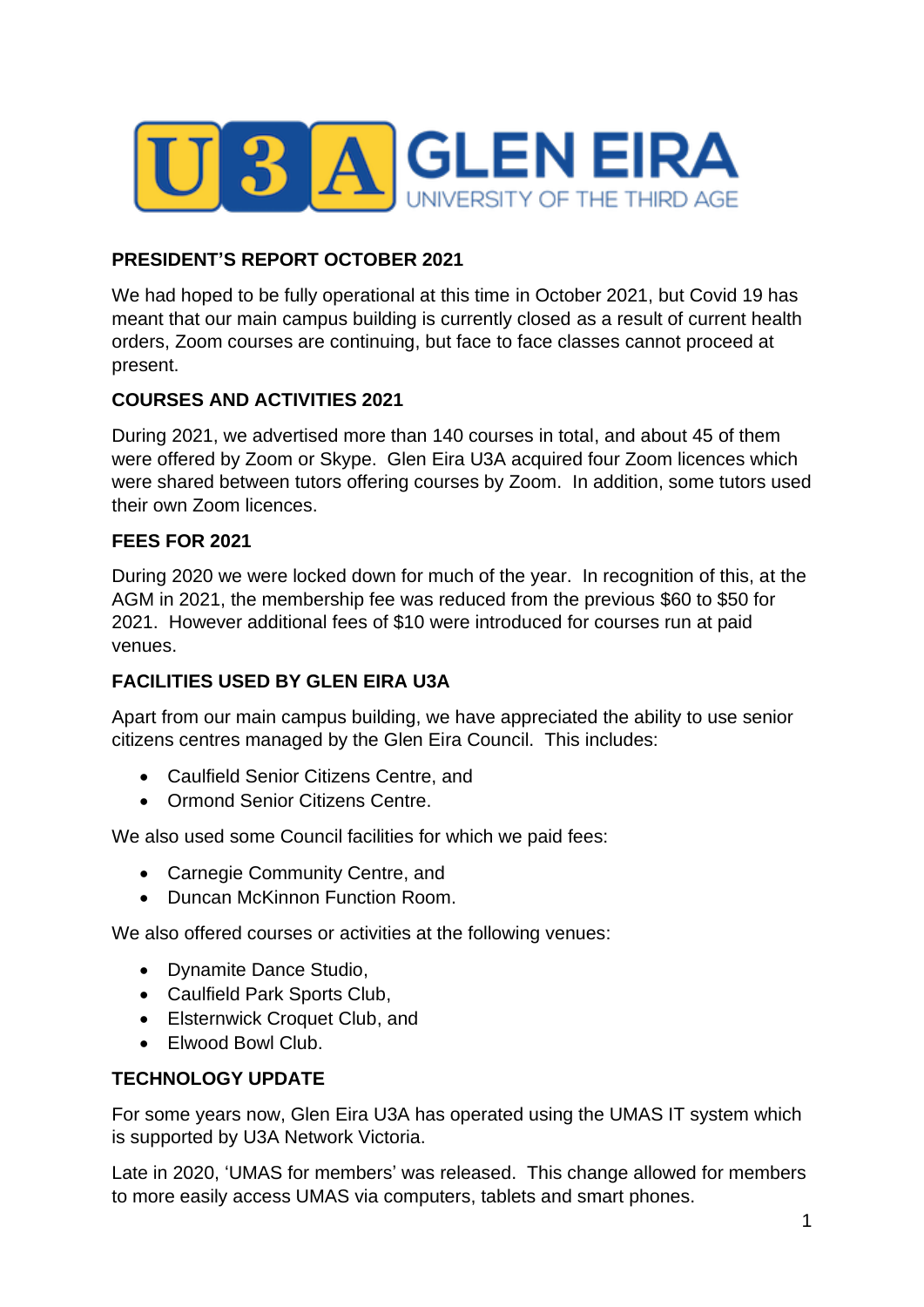At the AGM in 2020, a lot of effort went into explaining the new UMAS arrangements. At the time of the November enrolments, lockdown meant that most enrolments had to be done online, and those who would previously have sought assisted enrolment had to seek volunteer help by phone to enrol.

Glen Eira U3A was the first in Victoria to implement the 'UMAS for members' change, but unfortunately there was an initial bug which meant that invoices were not created as usual for some members. The problem was quickly resolved, but it meant that some members were not advised of their fees, and payments were delayed, and had to be actioned through other means. This added a lot of work for our Treasurer and our office volunteers to collect outstanding fees.

### **MEMBERSHIP**

Glen Eira U3A had about 1200 members in 2020, but the Covid 19 pandemic limited the range of activities and courses that we could offer in 2021. Over the course of 2021 we continued to recruit new members and were pleased to find that our membership was more than 970 by the year end.

We were very grateful to the many tutors who took up the challenge of learning to deliver courses by Zoom in 2021.

We are very hopeful that 2022 will be a better year that will allow us to resume many of our face-to-face courses and activities, as well as continue with Zoom.

# **KEEPING MEMBERS COVID SAFE**

When we opened in 2021, we introduced a range of measures to ensure that members remained Covid safe. David Collier ensured that our main campus building was regularly checked and made safe. This included regular cleaning, new procedures and the use of mask when required and the introduction of QR codes.

Whenever, the Victorian government health orders changed, we began sending mailchimp advice to ensure that members were aware of the changing requirements.

## **COMMITTEE OF MANAGEMENT**

During 2021, our committee of management has met either in person or via Zoom. Apart from those elected at the AGM, we were subsequently joined by one additional member.

| <b>Position/Role</b>                   | <b>Name</b>             |
|----------------------------------------|-------------------------|
| President                              | <b>Del Stitz</b>        |
| <b>Vice President</b>                  | Vacant                  |
| Secretary                              | <b>David Collier</b>    |
| Treasurer                              | Jo Brown                |
| Ordinary Member and Course Coordinator | <b>Chris Perera</b>     |
| Ordinary member                        | <b>Garry Fabian</b>     |
| Ordinary member                        | <b>Hilary Friedland</b> |
| Ordinary member                        | Ditta Libson            |
| Ordinary member                        | <b>Russell Stern</b>    |
| Ordinary member                        | Martin Verhoeven        |
| Ordinary member                        | <b>Scott Gordon</b>     |

All committee members participated in opening or closing the building as required.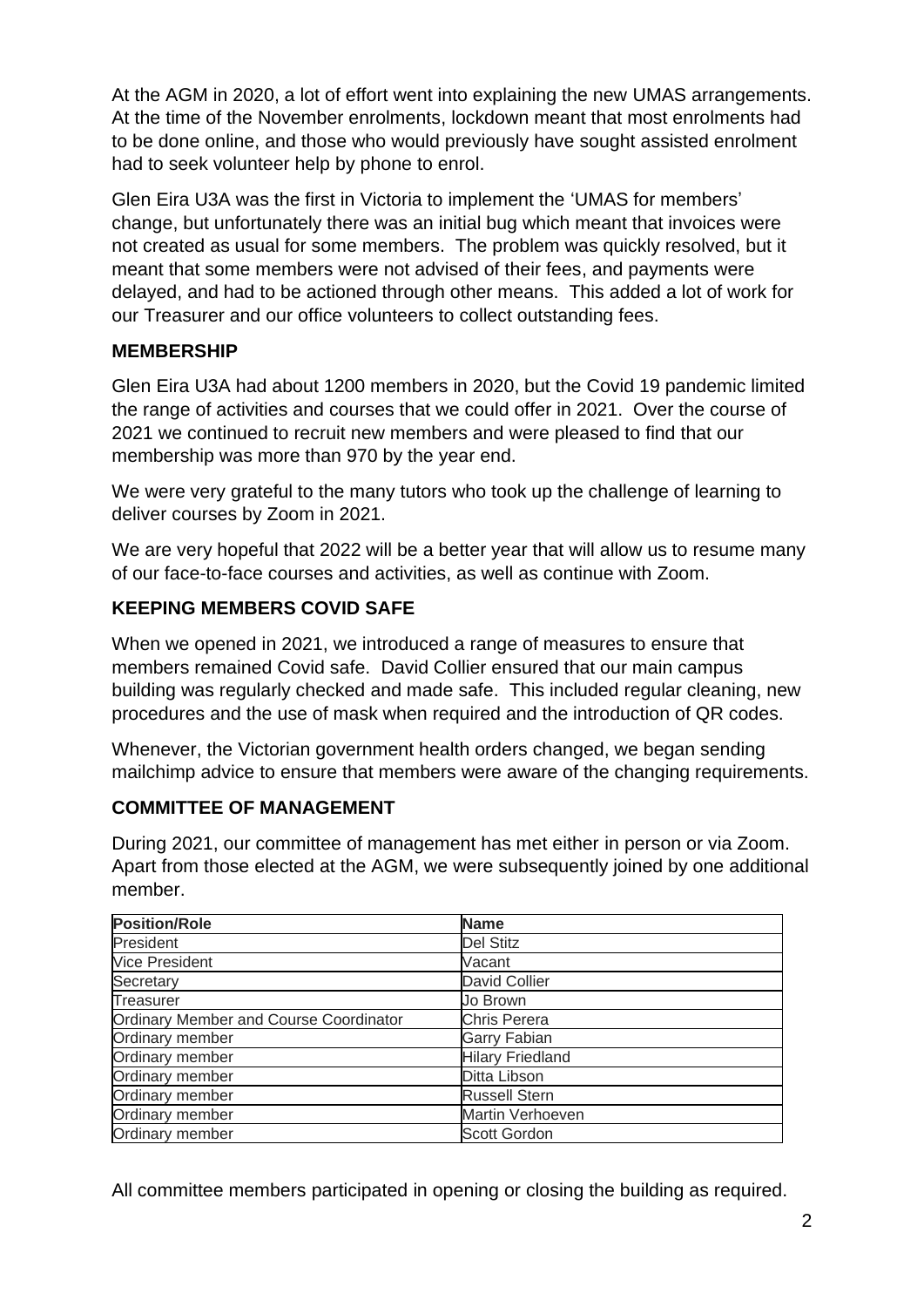In addition to the key named office bearers, members accepted a number of specific roles, including:

- Chris Perera as course coordinator
- Hilary Friedland as catering and office supplies organiser
- Russell Stern organised the opening and closing roster

In addition, members of the committee have undertaken a range of projects during 2021, including:

- 1. Jo Brown organised for plumbing work to solve the problem with water leaking into the art room storeroom.
- 2. Martin Verhoeven organised to update our fire protection services.
- 3. Scott organised for the installation of an automated watering system for the garden.
- 4. Scott Gordon worked with office volunteers to move our hosting service from Siteground in Singapore to their Australian Data Centre.
- 5. Our previous committee member, Merv Barnett, organised to refit the computer room and equip it to be able to offer a full range of courses, thereby giving us an additional classroom.

### **TUTORS**

Glen Eira U3A has more than 100 tutors. During 2021 they have had to be very flexible as Covid restrictions kept changing and interfering with their ability to offer face-to-face classes. We have had to rely more on tutors to stay in touch with their students as requirements changed.

The use of Zoom has been very important in being able to offer ongoing programs to our members during lockdown periods.

### **GARDEN VOLUNTEERS**

We are very grateful to Stan Hill who has coordinated regular work on our garden. A range of other volunteers have helped at regular working bees.

Stan worked with Scott to commission the design of a watering system for the garden. This will allow better maintenance, particularly during hot weather using the water from the water tank.

## **OFFICE VOLUNTEERS**

During 2021 we have been very grateful for the contribution of Rachel van Run who has coordinated office support for both the reception and back office operations.

Rachel has coordinated a large number of volunteers to support our members by phone, email and in person.

We acknowledge the major contribution over many years from Saul Dishon who has supported our system and computers. Both Saul and David Bloom have recently updated our UMAS version.